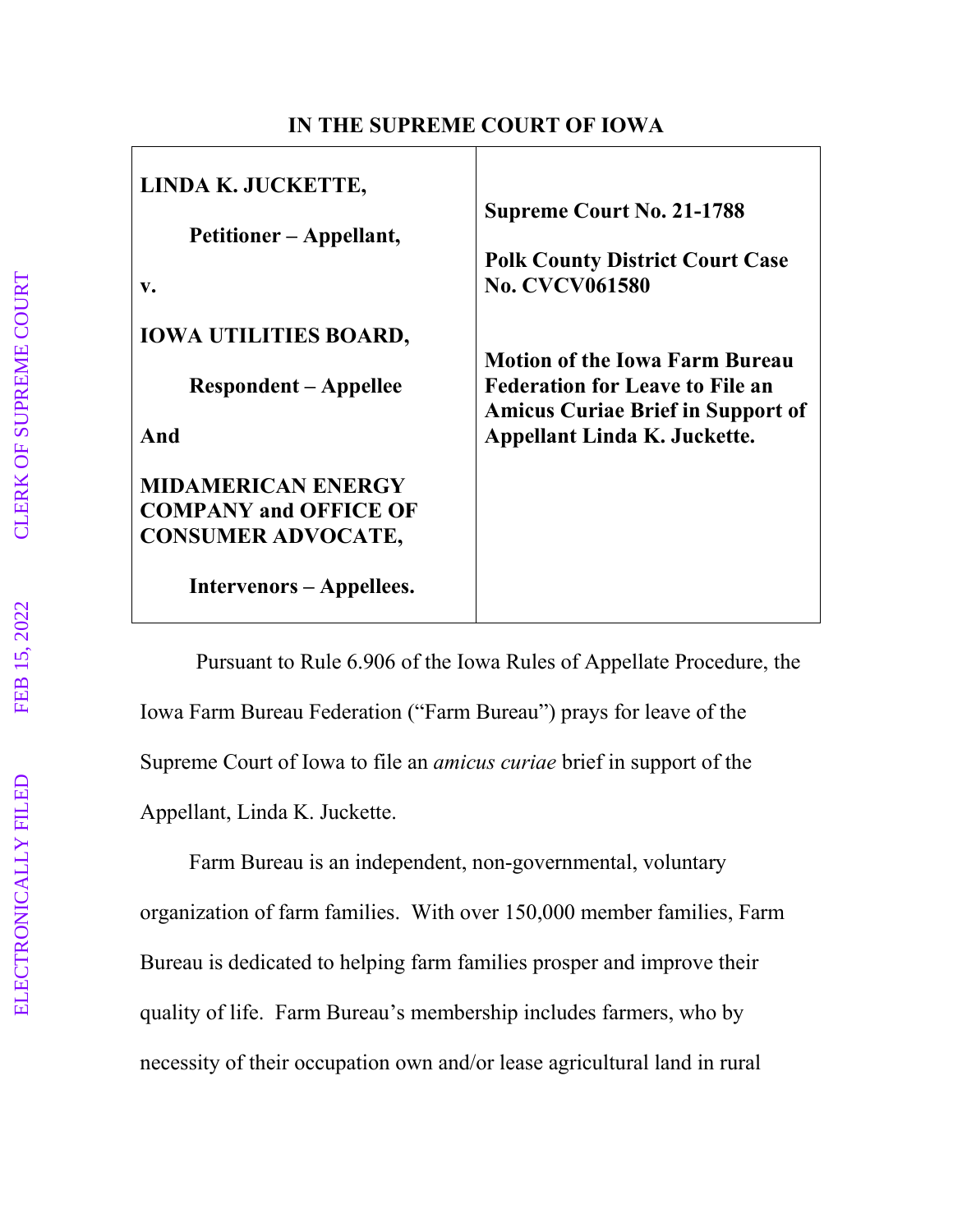areas. Their land is traversed by secondary roads which generally form a one-mile grid square across Iowa. In almost all instances, the rights-of-way for these secondary roads were acquired through a general road easement, and along these road easements are utility easements acquired in the 1930s and 1940s during the electrification of rural Iowa. Farm Bureau, and its one hundred county Farm Bureaus, directly supported these efforts by unifying and coordinating the work for the engineering and construction necessary to distribute electricity throughout rural areas and by helping to secure easements for this distribution infrastructure. D.B. Groves and K. Thatcher, *The First Fifty: History of Farm Bureau in Iowa* (1968), pp. 171-173. Farm Bureau has a history of supporting electrification when the companies acquire the appropriate easements.

This case will determine whether "public utilities," as defined in Iowa Code § 306.46, will place their infrastructure in the general road right-ofway without obtaining a separate easement, or whether they must seek permission from the affected landowners or seek the use of eminent domain approval from the Iowa Utilities Board and be compensated for the easement. Farm Bureau members, as the servient landowners, pay property taxes to the middle of the secondary road and own the land where utility facilities, such as those in the instant case, are to be constructed and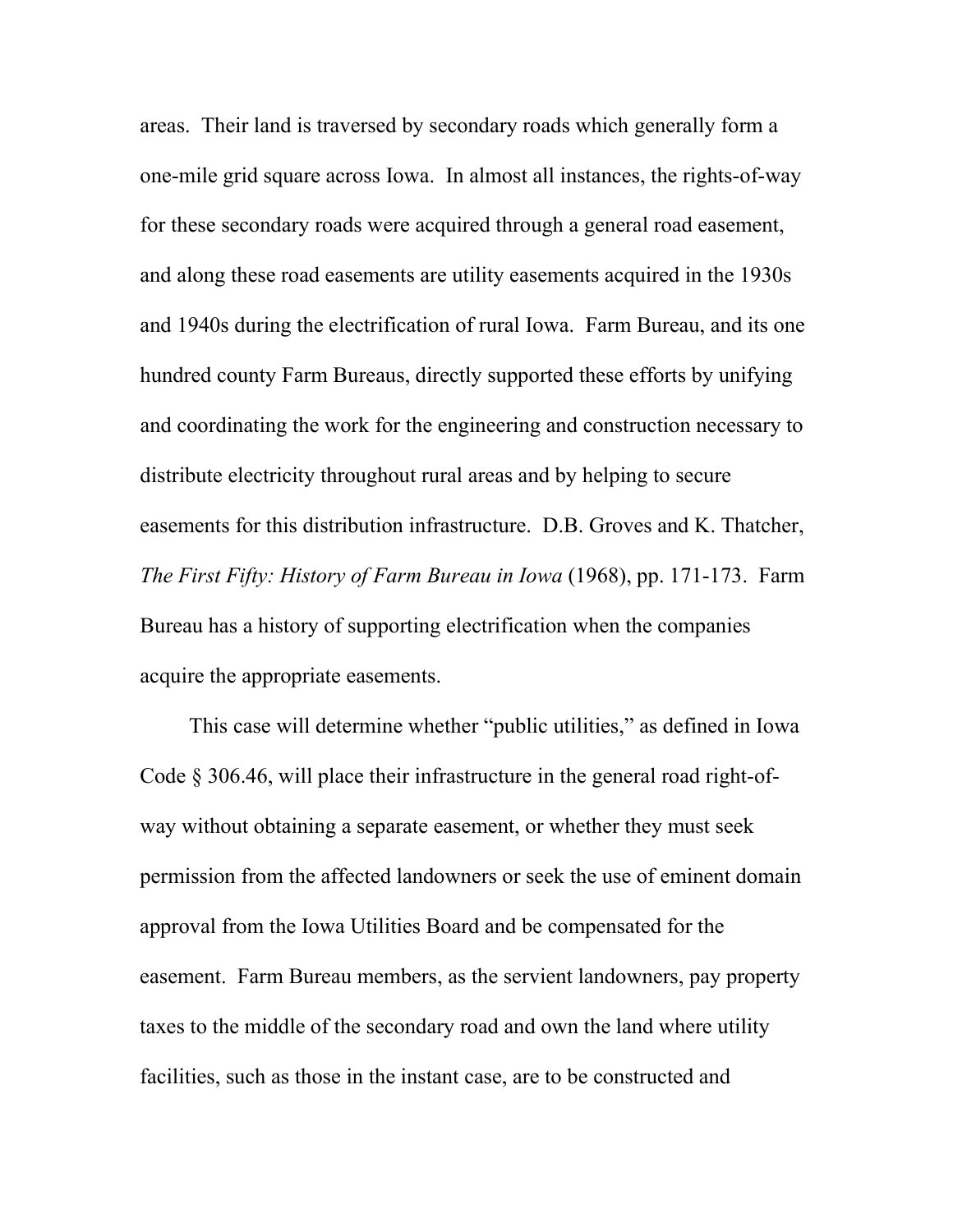operated. In seeking to protect their property interests, Farm Bureau's elected voting delegates have adopted policy positions that support "due process and reasonable compensation for the amount the owner's right has been diminished." In furtherance of its members' interests, Farm Bureau seeks to provide a unique perspective and information that will assist the court in assessing the ramifications of a decision in this case.

Farm Bureau respectfully requests that pursuant to Iowa Rule of Appellate Procedure 6.906, permission be granted to file the *amicus curiae* brief which accompanies this Application. The attached brief has been served on all parties.

Dated February 15, 2022

Respectfully submitted,

/s/ Christina L. Gruenhagen **Christina L. Gruenhagen AT0003042 Daniel Peacock AT0013459 David Meyers AT0013630 PARKER & GEADELMANN, P.L.L.C. 5400 University Avenue West Des Moines, IA 50266 Phone: 515-225-5528 Fax: 515-225-5419 CGruenhagen@ifbf.org** 

**ATTORNEYS FOR AMICI CURIAE IOWA FARM BUREAU FEDERATION**